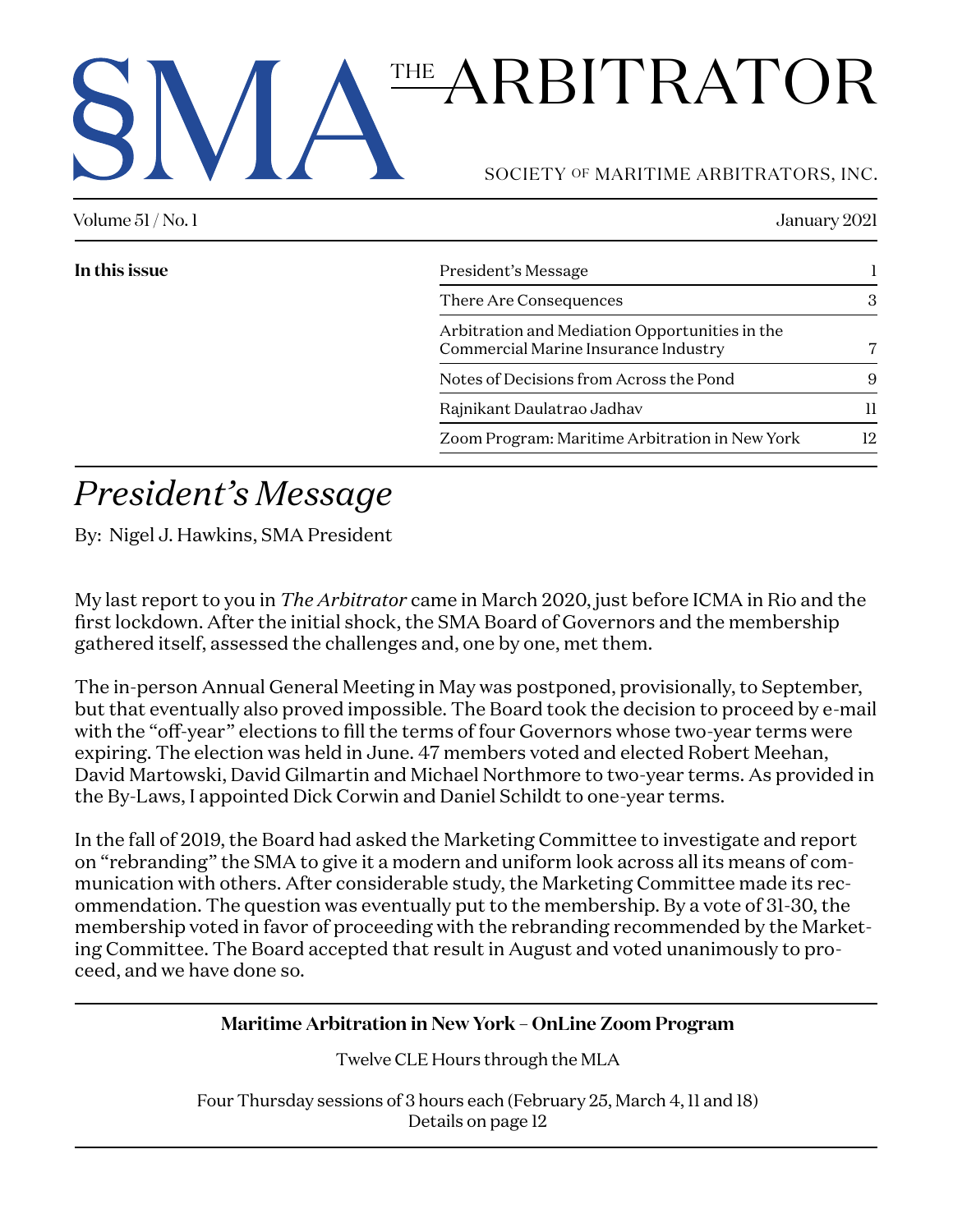I had back surgery in August and decided to focus on my recovery. The Board agreed that Vice-President Lambert would become Acting President and that Secretary Soren Wolmar would become acting Vice-President while continuing to act as Secretary.

By September, it was clear that an in-person Annual General Meeting was not feasible, and yet we had several corporate matters, other than the election, with which we were obliged to deal. With the assistance of Dan Schildt, Chair of our Technology Committee, and Patty Leahy, our tireless Office Manager, we held a virtual AGM meeting at which 42 members participated.

Patty also completed nine years with us in 2020. Thanks, Patty!

We added members with experiences and contacts in agencies, terminals, and finance, as well as insurance and mediation. We are making steady progress in all these areas. Every time you see a ship at a berth, there is an agreement between the terminal and the ship which allows it to be there. There is a contract between an agent and ship for that call. Our goal should be to have an SMA arbitration clause in every one of those contracts. Others have identified ship construction and repair contracts. Bunker suppliers are increasingly putting New York arbitration clauses in their general terms and conditions. We have met with brokers to emphasize the importance of including an SMA arbitration clause in the fixture. Fender benders and collisions occur in the US. The London solicitors have a form they use to bring to London disputes arising out of collisions which occur anywhere in the world. The SMA-MLA Liaison Committee is considering such a clause for New York.

Under the leadership of Molly McCafferty, our Luncheon Chair, we held three virtual "Bring Your Own Luncheons" in November, December, and January. We will continue this through March, at least. Thanks, too, to Dan Schildt, our Technology Committee Chair.

- In November, Rob Milana organized and moderated a panel discussion, "Mediation: The Good, the Bad, and the Ugly." 68 participated, including several from other parts of the country and world.
- In December, Tom Joyce of Mitsubishi Financial Group provided a bracing 40-minute gallop through the many economic issues that the USA

and the world face in 2021 and beyond. 51 persons participated, again including several from other parts of the country and world.

• In January, Ross Gould, a Business Network for Offshore Wind vice-president, presented the latest from that industry. 54 persons participated.

There are many exciting projects underway involving hundreds of suppliers and contracts.

- On February 10, Todd D. Lochner and Eugene E. Samarin of the Lochner Law Firm in Annapolis will present on Yacht Sales - Perils & Pitfalls. Todd and Eugene have been working closely with Mike Fackler and Michael Northmore to increase our visibility with the Yacht Brokers Association of America. Some 15 members are now listed as mediators.
- On March 10, Andrea Jansz, General Counsel of Resolve Marine Group, will be our speaker. Topic to be determined.
- When Patty sends the announcement for an upcoming luncheon, be sure to register using the link on the announcement or register directly using the link on the website.
- Thank you to Molly, the organizers, and to all the presenters!

There is much reason for optimism, despite all the challenges we faced and continue to face. We welcomed seven new members: Dan Gianfalla, Muge Anber-Kontakis, Harold Aspis, Harold Boyer, John Dudley, Matt Gros, and Kevin Roach. Their bios are on the website. Please take time to contact them directly to discuss ways to help them spread the word to their contacts about the SMA.

Since the lockdown, panels have held numerous virtual hearings – evidentiary, organizational, and to hear argument. Last year we asked members to report appointments to Patty. We have also asked SMA members and members of the bar to report appointments. 246 appointments were reported in 2020. We issued 34 awards, up from 21 in 2019. Of those awards, two were confidential. While our rules provide for publication of awards, parties are free to stipulate that the award will be kept confidential, and parties are welcome to do so.

We have proved ourselves more than able to adjust to this new "virtual" reality. Our use of and increasing comfort with virtual hearings enables us to market ourselves more effectively and cost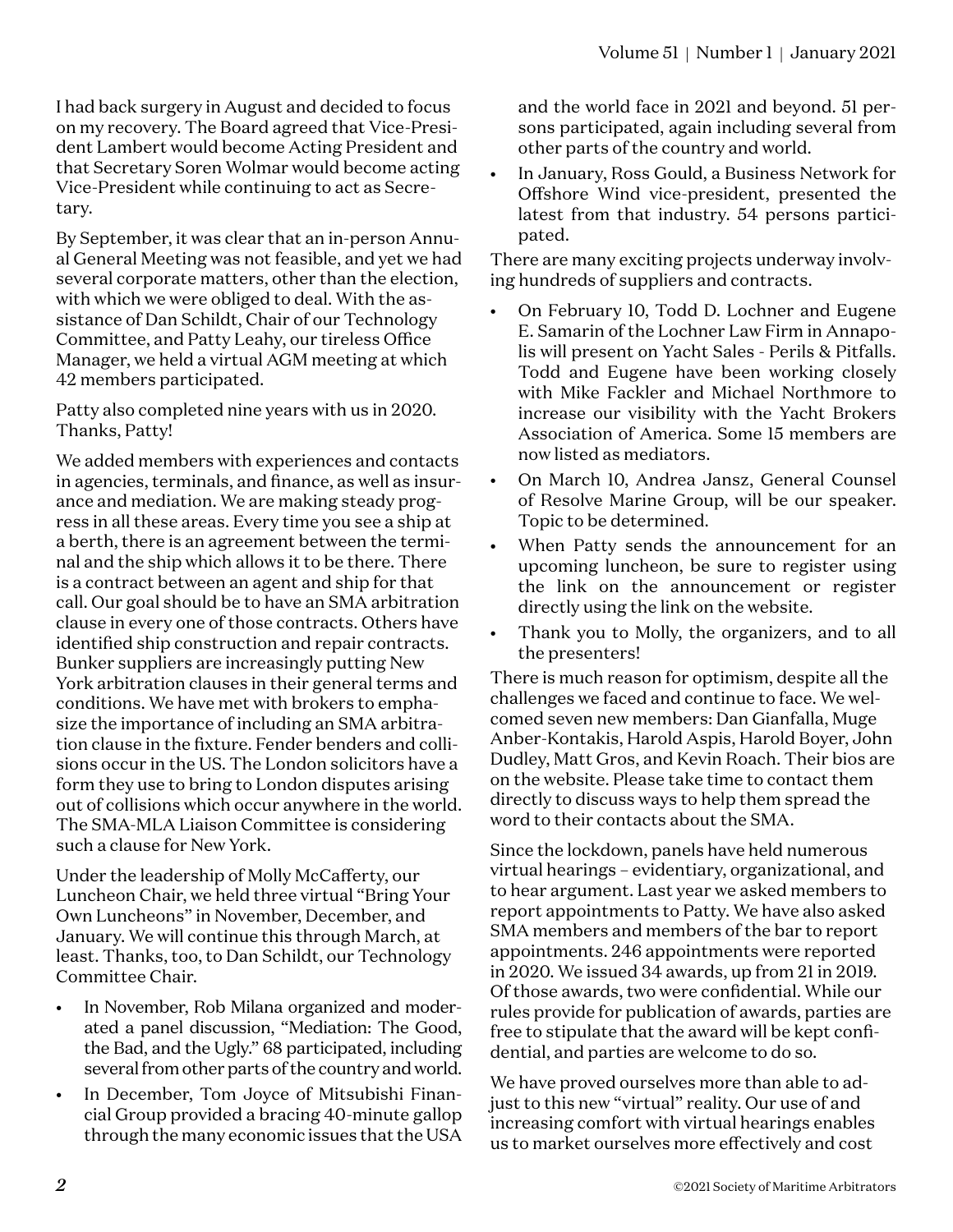efficiently: we do not need to travel, arrange logistics, or organize a function for a large group. Two persons can arrange a virtual meeting with a company. Newer members can partner with more experienced members to take our message to existing and new end-users.

Much of this simply would not have been possible without contributions from our Friends & Supporters. 2021 invoices are being sent out now. Thank you for your past support. We look forward to continuing to increase opportunities for you and SMA members in 2021 and beyond.

Long-time member Manfred Arnold has retired from the SMA. When we are able to do so we will have a suitable event to celebrate his remarkable career and thank him for his contributions to the SMA and maritime arbitration. Gerry Mannion also decided to retire, and we thank him for his support.

Unfortunately, I must also advise that four members passed away since March 2020. All of them contributed much to the SMA, for which we are grateful, and all will be missed:

- Peter W. Hartmann *[https://obits.lohud.com/obituaries/lohud/](https://obits.lohud.com/obituaries/lohud/obituary.aspx?pid=196085447) [obituary.aspx?pid=196085447](https://obits.lohud.com/obituaries/lohud/obituary.aspx?pid=196085447)*
- Rajnikant Jadhav *(see article later in this issue)*
- Basil Santini *[https://www.legacy.com/us/obituaries/newsday/](https://www.legacy.com/us/obituaries/newsday/name/basil-santini-obituary?pid=195669617) [name/basil-santini-obituary?pid=195669617](https://www.legacy.com/us/obituaries/newsday/name/basil-santini-obituary?pid=195669617)*
- C. Eugene Spitz *[https://obits.nj.com/obituaries/starledger/](https://obits.nj.com/obituaries/starledger/obituary.aspx?pid=196495457) [obituary.aspx?pid=196495457](https://obits.nj.com/obituaries/starledger/obituary.aspx?pid=196495457)*

Nothing in this industry would happen without seafarers. Seafarers in 2020 endured unbelievable hardships. Many were literally trapped on ships for months and now even more than a year as I write this. In recognition of their sacrifices and those of their families, the SMA contributed \$2,000 to the Seamen's Church Institute to assist the SCI in tending to the needs of seafarers in New York and New Jersey.

Thank all you for your patience, support, and good will in 2020. Stay safe and all the best in 2021.

Night. Hawkin

*Nigel J. Hawkins President*

# There are Consequences

## *by Robert C. Meehan, SMA Member and Partner, Eastport Maritime*

Concluding a charter party is often a celebratory occasion. The owner employs his vessel, the charterer finds carriage to fulfill his sale and purchase obligations, and hopefully both make money. At the outset, the parties have reasonable expectations of performance. As an active tanker broker in the chemical (parcel) trade, it seems half our time is spent concluding the charter, with the remaining half spent mediating the challenges arising from it. One confounding issue concerns the consequences of any breach, and the extent to which the contract permits the injured party to be compensated for the resulting damages. Absent a specific charter party clause, are the parties responsible for indirect or consequential damages?

The landmark case dealing with consequential damages is *Hadley v Baxendale*, 9 Exch. 341, 156 Eng. Rep. 145 (1854). In short, plaintiffs (Hadley) were millers, grinding grain into meal and flour. A crankshaft at Hadley's mill had broken and Hadley arranged to have a new one made. Hadley contracted with defendants (Baxendale) to transport the broken crankshaft, which would be used as a template for the manufacture of a new crankshaft, to an engineering company at Greenwich. Hadley was told that if the crankshaft was delivered to the carrier by noon, it would be delivered at Greenwich the next day. However, the carrier negligently delayed delivery of the crankshaft at Greenwich, and as a result delivery of the new crankshaft was also delayed. This resulted in the mill being idle and Hadley losing business. Hadley sued for lost profits resulting from Baxendale's late delivery. The jury found for Hadley, awarding damages. Baxendale appealed, contending that the damages awarded were too remote. The question addressed on the appeal was whether a defendant in a breach of con-tract case could be held liable for damages that the defendant was not aware would be incurred from such breach.

The Exchequer Court held that a non-breaching party is entitled to damages arising naturally from the breach itself or those that are in the reasonable contemplation of the parties at the time of contracting. Although Baxendale's breach was the actual cause of Hadley's lost profits, it could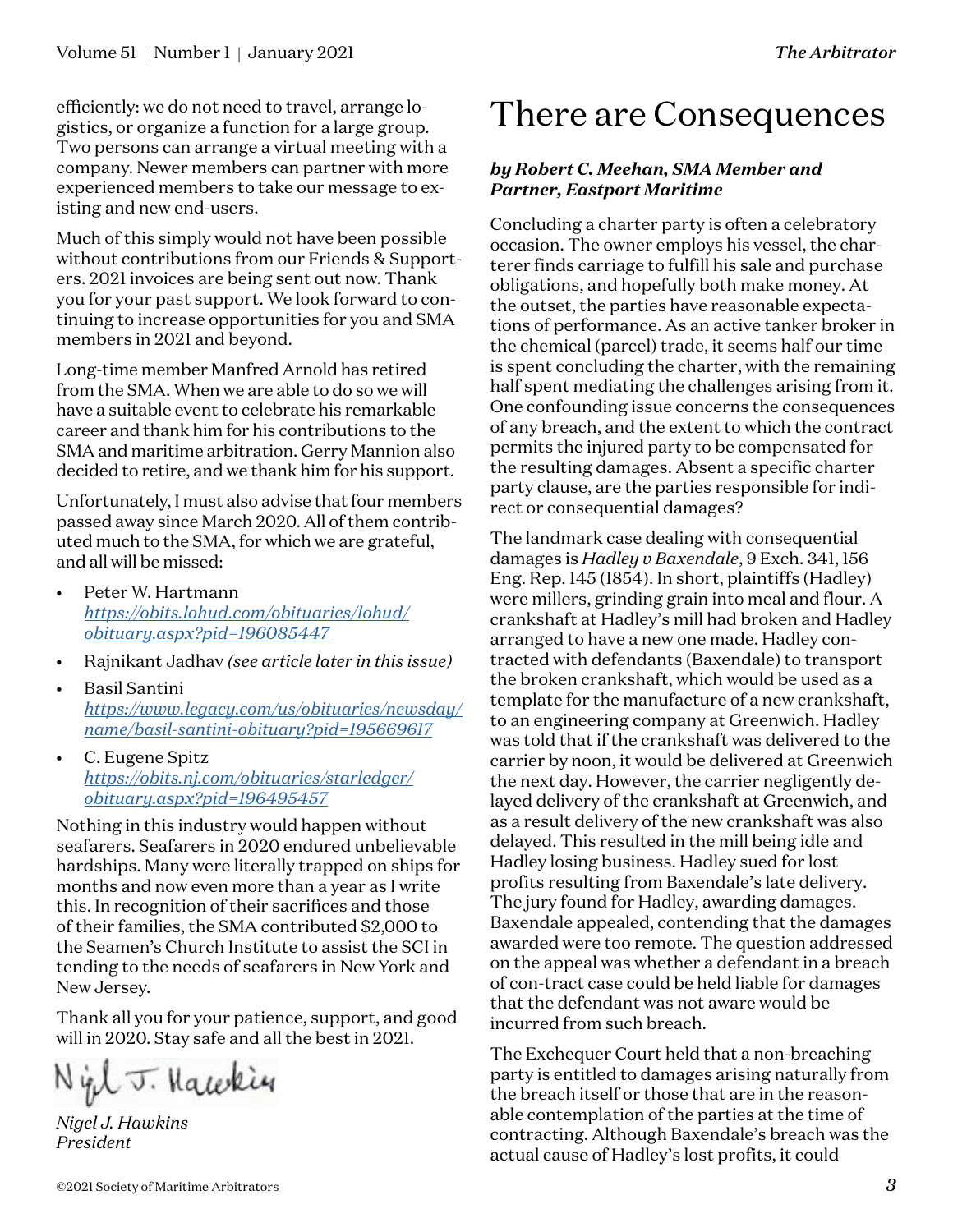not be said that under ordinary circumstances such loss arose naturally from this type of breach. Further, Baxendale had no way of knowing that its breach would cause a longer shutdown of the mill, resulting in Hadley's lost profits, since Hadley had never communicated these special circumstances to Baxendale. Nor would these circumstances have been reasonably contemplated by Baxendale.

According to *Hadley v. Baxendale,* damages flowing from a contract breach fall into two categories or "limbs". The first limb involves direct losses – damages that arise as a direct and natural result of the breach, and in the "ordinary course" of events. A breaching party is liable for losses if they were reasonably foreseeable. The second limb, referred to as indirect or consequential losses or damages, are those which arise as a result of a special circumstance. A breaching party is liable for such losses if they were in the contemplation of the parties at time of entering into the contract, or in shipping terms, at fixing. Examples of direct damages are demurrage and dead freight, whereas indirect damages could be losses stemming from decreased plant production due to delayed feedstock delivery, or losses stemming from having to accept a lower (or pay a higher) product price due to late delivery. Liability for these types of indirect or consequential damages is often disputed, and frequently resolved through arbitration.

It seems obvious that the remedy for avoiding contractual misunderstandings is proper communication of the parties' requirements at the beginning of the negotiation. The negotiation process is all about managing risk, where one party may begrudgingly accept, delete, or amend a charterparty provision hoping it will not apply. Generally, the parties' negotiations address liability by clauses that exclude or limit responsibility in whole or in part (for example, berth occupancy, weather delays, pumping delays and force majeure clauses). However, it is impossible to identify every potential eventuality and circumstance that may result in one or both parties incurring loss or damage. Indirect, or consequential damages stemming from a breach are usually not communicated at fixing because the parties have reasonable expectations of performance, not breach. It is not until the adventure begins that one party may decide to deviate from its contractual obligation or extend the contract's implied meaning. It would therefore follow that generally the consequences of many

breaches are neither foreseen nor contemplated by the parties at the time the contract is concluded.

One common type of breach, as relevant today as in *Hadley v. Baxendale,* involves delays. While delays are an inherent risk of the shipping business assumed by both parties at the onset, they are usually easily avoided if each party adheres to its part of the bargain. However, sometimes delays are the result of a deliberate act by one of the parties reacting to changes in the voyage or market since concluding the contract. Delaying arrival due to re-rotating a vessel beyond what is permitted in the agreement or failing to load or discharge the vessel in a timely manner owing to financial considerations are occurrences that typically result in consequential damages. What happens when one party deviates from its obligation, or extends its implied meaning?

In *The Berge Bragd,* SMA 3478 (1998), the vessel was fixed to carry crude oil from 1-2 ports in the ME Gulf to various discharge options in the western hemisphere. The charterer claimed against the owner for lost profits due to late delivery of the cargo. The parties relied on two material provisions: a 'speed-up clause,' where charterer agreed to pay additional freight for the vessel to transit at a higher speed; and a bunker clause, allowing the vessel to deviate to obtain fuel at any port, in or out of the regular course of the voyage. Loading was uneventful. Upon completion, the charterer exercised its speed-up option. The vessel then proceeded to bunker to capacity for the voyage and head toward the US Gulf for orders, presenting ETA US Gulf of February 23, at 2200 hours. At this time, half of the cargo was to deliver against a contractual obligation in the US Gulf, and the balance was unsold. Nine days prior to the vessel's estimated arrival in the US Gulf, the charterer sold the remaining cargo for discharge at Curacao, although the sale was subject to the buyer's reconfirmation. About one week prior to the vessel's arrival at Galveston, the owner notified the charterer of its concern about the lack of clear discharge instructions as well as bunker availability in the US Gulf, suggesting that the vessel bunker off Aruba inbound. The following day, February 18, the owner again notified the charterer about its concern of running out of bunker fuel, insisting that the charterer respond by return with the discharge program, whereupon the charterer responded, *"Confirming telcon,*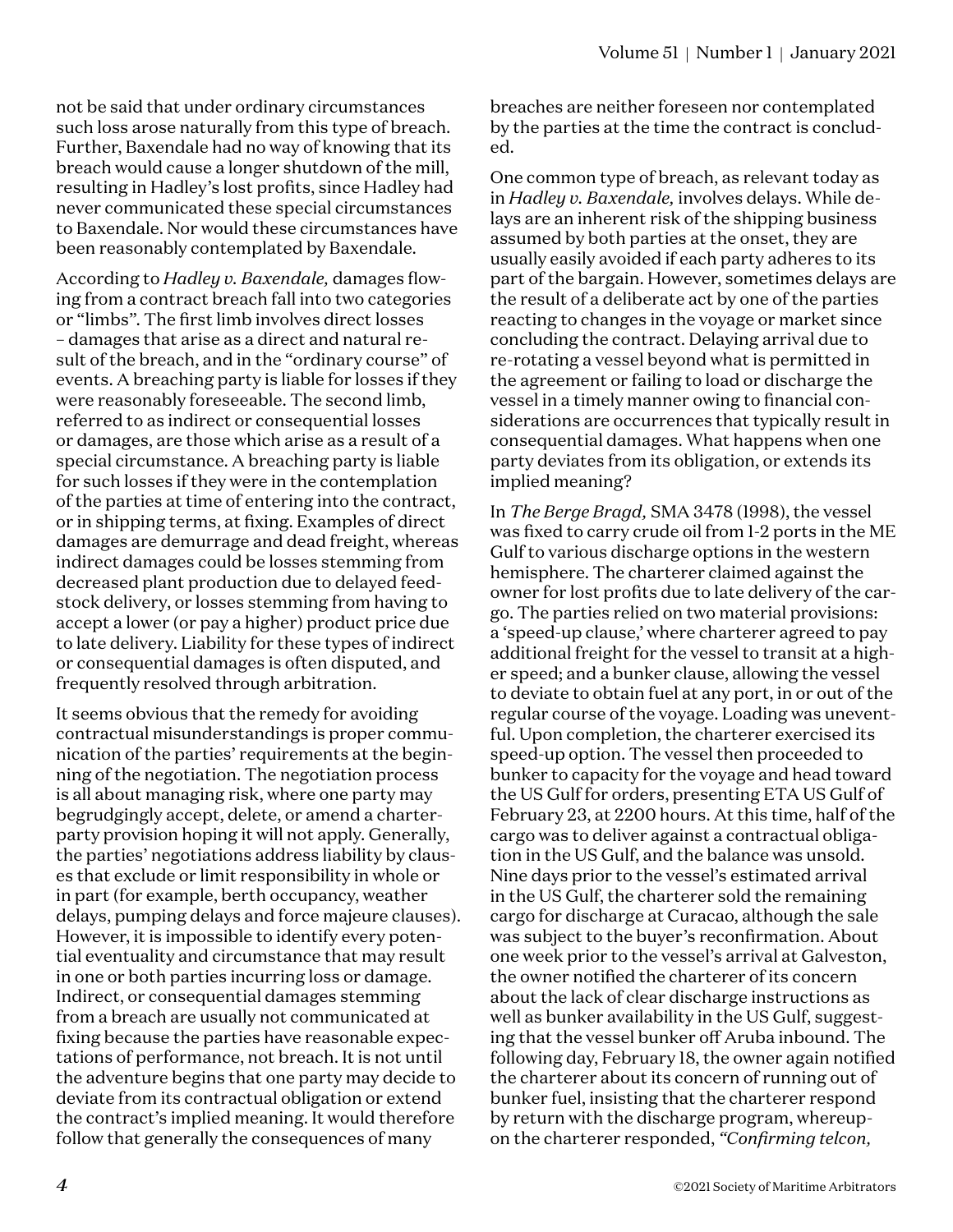*Charterers advise Owner/Master/vessel must not repeat not delay the vessel's present ETA offshore Galveston of 2300 23rd February by bunkering at Aruba inwards. Charterer will do utmost to facilitate Owner's request to discharge vessel within Owners required timeframe."* Early on February 19, as the vessel was approaching Aruba, and with continued uncertainty about her discharge program, the owner diverted the vessel to Aruba for bunkers, informing the charterer accordingly. The vessel completed bunkering and sailed for Galveston the same day, giving ETA Galveston of 0600 February 24. Coincidentally, the charterer's buyer confirmed its purchase for the balance of the cargo on the same day, February 19. The vessel arrived at Galveston at 0400 February 24, discharged the cargo, then proceeded to Curacao to discharge the remaining cargo.

The charterer claimed against the owner for lost profits due to late delivery of the cargo resulting from the owner's deviation to Aruba for bunkers. The owner requested a summary dismissal of the claim on the ground that the charterer's damages were consequential and therefore unrecoverable even if proven, and that the claim should be dismissed as a matter of law. The charterer alleged that it needed to get the oil to the US Gulf by February 23, maintaining that owner was so informed because the charterer had exercised its speed-up option. The owner objected to any inference that the exercise of the speed-up clause equated to requisite notice to the owner of the consequences of a late arrival, stating that irrespective of whether it breached the charter, the damages claimed were unforeseeable at the time the vessel was fixed.<sup>1</sup> The panel granted the owner's motion to dismiss the charterer's claim, rejecting the premise that the owner could be liable for lost profits from a third-party contract unknown to either party at the time of the vessel's fixture. *"The panel is unwilling to accept such a form of 'blanket' foreseeability by which owner would be held liable for lost profits under an as yet unborn third-party contract."*

The *Aralda,* SMA 1883 (1983) dealt with a similar issue, but with a different outcome. The Aralda was fixed to load a full cargo of crude oil from Venezuela to the US Gulf, intention Corpus Christi, against a laycan of 28/31 December. When fixed, the vessel was described as "trading" with an ETA load of December 28. While en route to load, the vessel diverted to Aruba to change ownership and

name, after which the vessel proceeded to Venezuela where it arrived on December 31. The late arrival resulted in completion of loading on January 1, 1980, when higher posted product prices were initiated for the new year. The freight rate also increased as of January 1. The charterer claimed damages resulting from the higher product cost, and ocean freight. The owner declined liability on the basis that the damages were consequential in nature, and not within the parties' contemplation at fixing. The panel placed weight on the ETA load at fixing, and although the vessel arrived within laycan, ruled that the owner had breached the charter by failing to proceed with utmost dispatch. Additionally, as the disponent owner of the Aralda was a major oil Company, the panel held that the owner knew, or should have known, that the later arrival would result in a higher price paid for the crude, as well as a higher freight market.

Another example of late arrival, although in this instance with the owner as claimant, is *The Seadancer,* SMA 4131 (2011). In this case, the owner argued that the charterer wrongfully detained the vessel at discharge by using the vessel as floating storage in breach of charter party terms. The result of this breach was the vessel missing its canceling date on her lucrative subsequent voyage.

The Seadancer was fixed for loading crude and/ or fuel oil from the Baltic for various discharge options in Europe or US East Coast, US Gulf of Caribbean. The loading was uneventful. Shortly after sailing, the owner began to market the vessel as open in the US Gulf on December 23. The owner received the charterer's voyage orders to lighter offshore at Corpus Christi, after which it was to proceed to a berth to discharge the balance of the cargo. Two days after receiving the charterer's voyage orders, the owner confirmed the vessel's subsequent charter at a significantly higher rate. The vessel arrived at Corpus on December 22, and commenced lightering the following day, completing on December 24. The charterer maintained there was no place for the balance of the cargo ashore, and the vessel remained at anchor for 11 days before final discharge was completed on January 7. During this waiting period, the owner notified the charterer that the delay could affect the vessel's next employment, holding the charterer responsible for detention and lost earnings if the vessel's next employment was canceled.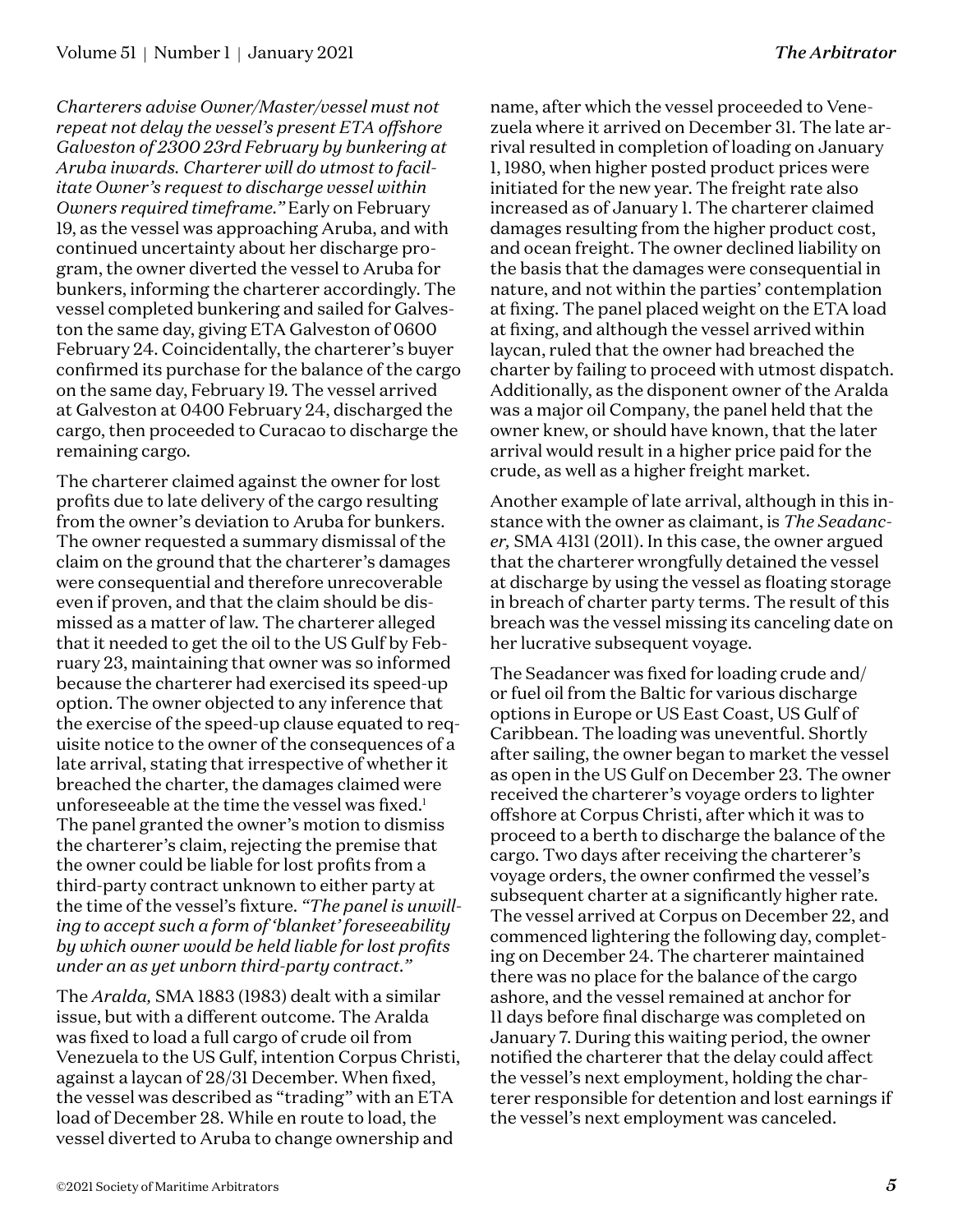The owner contended that it was misled about the vessel's availability after discharge and that owner relied on this misinformation to fix its next voyage. Moreover, the owner contended that the charterer deliberately parked the vessel following the initial lightering, considering her as inexpensive storage despite its knowledge that the floating storage rider clause had been deleted during the negotiations. The charterer contended that the owner began marketing the vessel almost immediately after departing the load port, that the voyage orders were not final and that the owner could not have relied on them. The charterer maintained that the owner's sole remedy was for demurrage and detention, which the charterer paid. The owner argued that U.S. law allows for the recovery of lost profits in the circumstances of a breach causing delay and that sophisticated parties cannot hide behind the *Hadley v. Baxendale* foreseeability rationale to avoid the consequences of a breach resulting in a delay to a vessel. The charterer disagreed, relying on the Hadley decision as well as the recent House of Lords' decision in *Transfield Shipping Inc. v. Mercator Shipping Inc.* [2008] UKHL 48 (*"The Achilleas*")<sup>2</sup>, which stated in relevant part "A charterer cannot reasonably be held to have accepted the risk of a future follow-on fixture not in existence at the time the parties entered into their contract. Such a risk would be unknowable and unquantifiable."

The panel unanimously opined that the charterer deliberately delayed the Seadancer discharge to take advantage of product pricing, and then directed its attention to whether the charterer was responsible for the owner's lost revenue resulting from the canceled subsequent employment, or whether payment of demurrage and detention adequately compensated the owner for its damages. The majority ruled in favor of the charterer, stating that *Hadley v. Baxendale* remains the guiding light under both English and US law in determining what damages may be recovered in the case of a breach of charter. The majority stated that only those damages within the contemplation of the parties or foreseeable at the time the charter was entered into may be recovered; and held that the charterer could not have foreseen at the time the charter was concluded on November 21 that the owner would have fixed the vessel on a follow-up charter one week before its arrival at the discharge port and before a firm discharge schedule had been prepared.

The dissenting opinion concluded that the owner's lost profits arose naturally from the charterer's intentional breach of the charter party provision disallowing use of the vessel as floating storage, thus satisfying the first limb of the Hadley foreseeability test, and stated: *"I submit that it cannot be correct to excuse a wrongdoer's intentional breach of a contractually barred activity solely because the wrongdoer ignored, misjudged, or did not entirely recognize the extent of damages its purposeful misdeed would cause." The Seadancer, supra.*

Although there are numerous decisions addressing consequential damages, differences remain in the interpretation of losses which arise naturally from a breach. Moreover, it deserves mention that every dispute involves different charter party terms and events, whether they be intentional or beyond the parties' control. One thing is arguably clear: vessel delays are a normal occurrence; and that for a vessel not to encounter delays is the exception, not the rule. The common thread running through the cases discussed above is debate as to whether there was an actual breach, and whether the damages flowed as a direct consequence of the breach. Many regard reliance on the foreseeability limb of *Hadley v. Baxendale* as flawed. When concluding a contract, most parties contemplate performance, not breach. Perhaps a better approach would be to analyze the parties' awareness of consequential damages at the time of breach rather than at the time of fixing.

- 1 There seems to have been no discussion regarding the owner having the right to bunker the vessel at any time during the voyage, which would seem to contradict the owner having breached the charter party.
- 2 *The Achilleas* involved a timecharterer's late redelivery to the headowner, resulting in the vessel's late delivery for her subsequent timecharter. To maintain the subsequent charter, the owner had to renegotiate a lower hire rate to reflect changes in the market since the original fixture. The owner claimed for the difference in hire over the entire new timecharter period. The House of Lords overruled the arbitral and lower court decisions, awarding only the difference in hire rate for the period of the late delivery.

### **Luncheon Reminders**

|          | February 10 Todd D. Lochner and Eugene E. Samarin of<br>the Lochner Law Firm in Annapolis: Yacht<br>Sales - Perils & Pitfalls |
|----------|-------------------------------------------------------------------------------------------------------------------------------|
| March 10 | Andrea Jansz, General Counsel of Resolve<br>Marine Group: Topic to be determined                                              |
|          | Register using the link on the SMA emailed announcement<br>or directly register using the link on smany.org                   |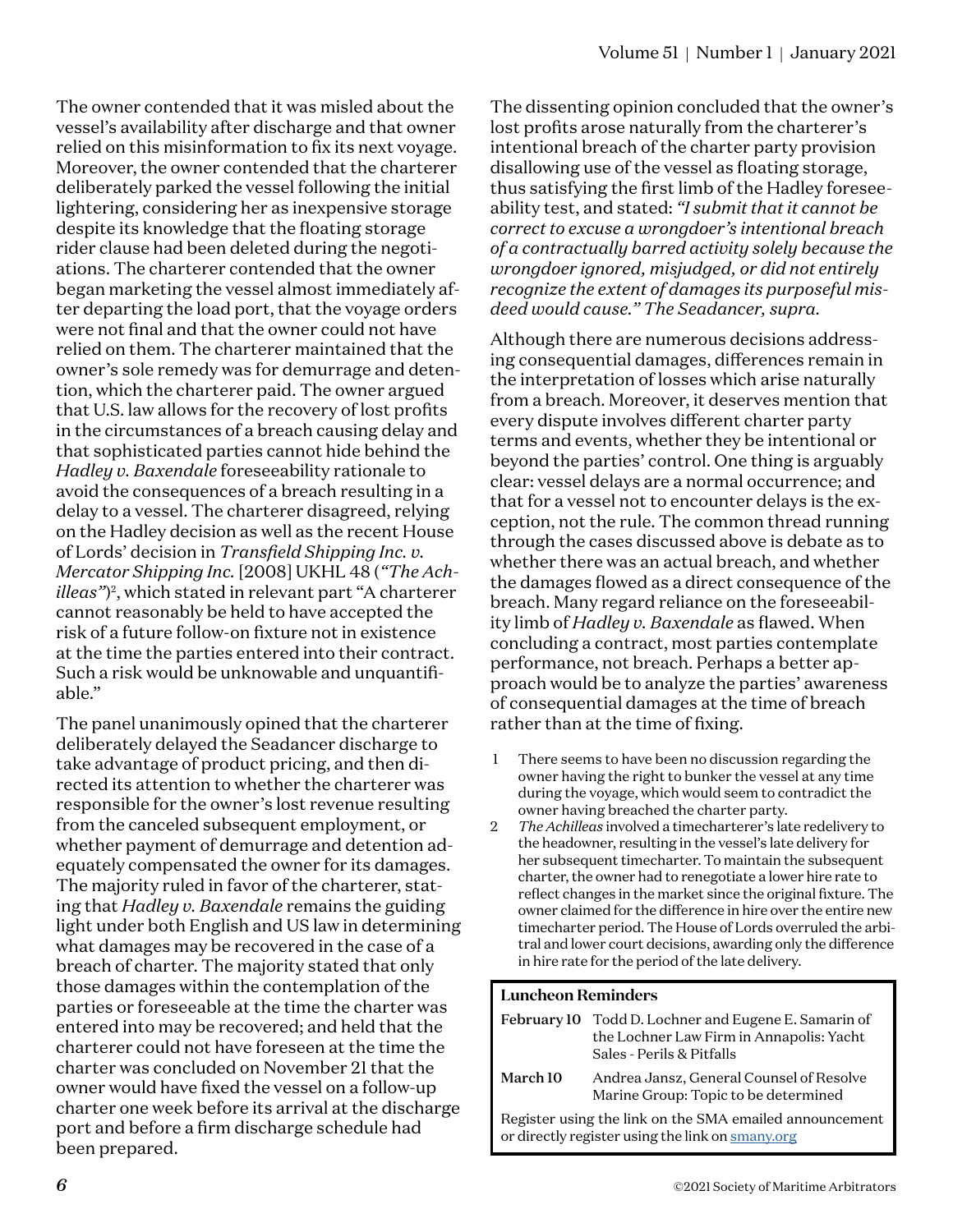# Arbitration and Mediation Opportunities in the Commercial Marine Insurance Industry

## *by Richard J Decker, SMA Member and Chair of the SMA Insurance Committee*

Having spent over 40 years in the marine insurance industry and having been a member of the SMA for 5+ years, I believe the global marine insurance business has an opportunity through alternative dispute resolution to improve the product and services it offers to clients and at the same time to become more competitive.

Important is to view the marine insurance business in the context of the broader maritime world which marine insurers not only serve but in which marine insurers themselves work. Marine insurance clients and business partners are a vast array of different businesses. They include international vessel owners, port and terminal operators, ship builders and repairers, importers and exporters (which include all the goods that move in trade in the global economy), charterers, charter brokers, tug and barge operators, fishing fleets, merchant seaman, Protection and Indemnity clubs, yacht owners, marinas, salvors, offshore energy companies, admiralty attorneys, marine insurance brokers, and the list could go on.

Many of these businesses have a tradition and history of alternative dispute resolution. For example, arbitration clauses are the rule, not the exception, in charter party agreements, salvage contracts and many other commercial maritime agreements. For commercial market marine insurers, however, providing for alternative dispute resolution in their contracts is the exception and not the rule, and few commercial market marine insurers have directly engaged in the alternative dispute resolution process. We at the SMA have been working hard to engage marine insurers in a dialogue to raise awareness of the arbitration and mediation process, solicit feedback to help tailor the processes to encourage the use of ADR and offer the support needed whenever and wherever asked.

While there are many advantages to arbitration to settle disputes between parties to a contract, they can be summarized under three distinct headings. (i) Arbitration will render a decision in far less time than typical litigation, (ii) arbitration will be more cost effective than litigation, and (iii) disputes in arbitration will be judged by experts in the field.

Let me expand on each of these:

## **Timeliness:**

- Unlike litigation where the courts set the schedule, in an arbitration procedure under SMA rules the parties and arbitrators set the schedule. When a dispute arises a claimant will initiate arbitration proceedings by writing to the other party and appointing an arbitrator. The responding party usually has 20 days to respond and appoint a second arbitrator. The two appointed arbitrators choose a third panel member, and the panel will then set the schedule.
- The rules of evidence are more flexible in an arbitration procedure. Section 23 of the SMA arbitration rules states, in part:

The parties may offer such evidence as they desire and shall produce such additional evidence as the panel may deem necessary to an understanding and determination of the dispute. The Arbitrator(s) may subpoena witnesses and/or documents (including those in electronic form) at their own initiative or at the request of a party. The panel shall be the judge of the relevancy and materiality of the evidence offered.

This allows for a faster, more comprehensive and less costly presentation of the evidence.

- When an arbitration hearing is closed the panel has a collective duty to issue their award within 120 days.
- Arbitration awards are final. They cannot be appealed or vacated (except on very limited grounds) so no further time or cost will be incurred by the parties.

## **Cost effective:**

Although arbitrators are paid, the scheduling parameters and control by the arbitrators noted above obviously save not only time but money. When insurance companies are presented with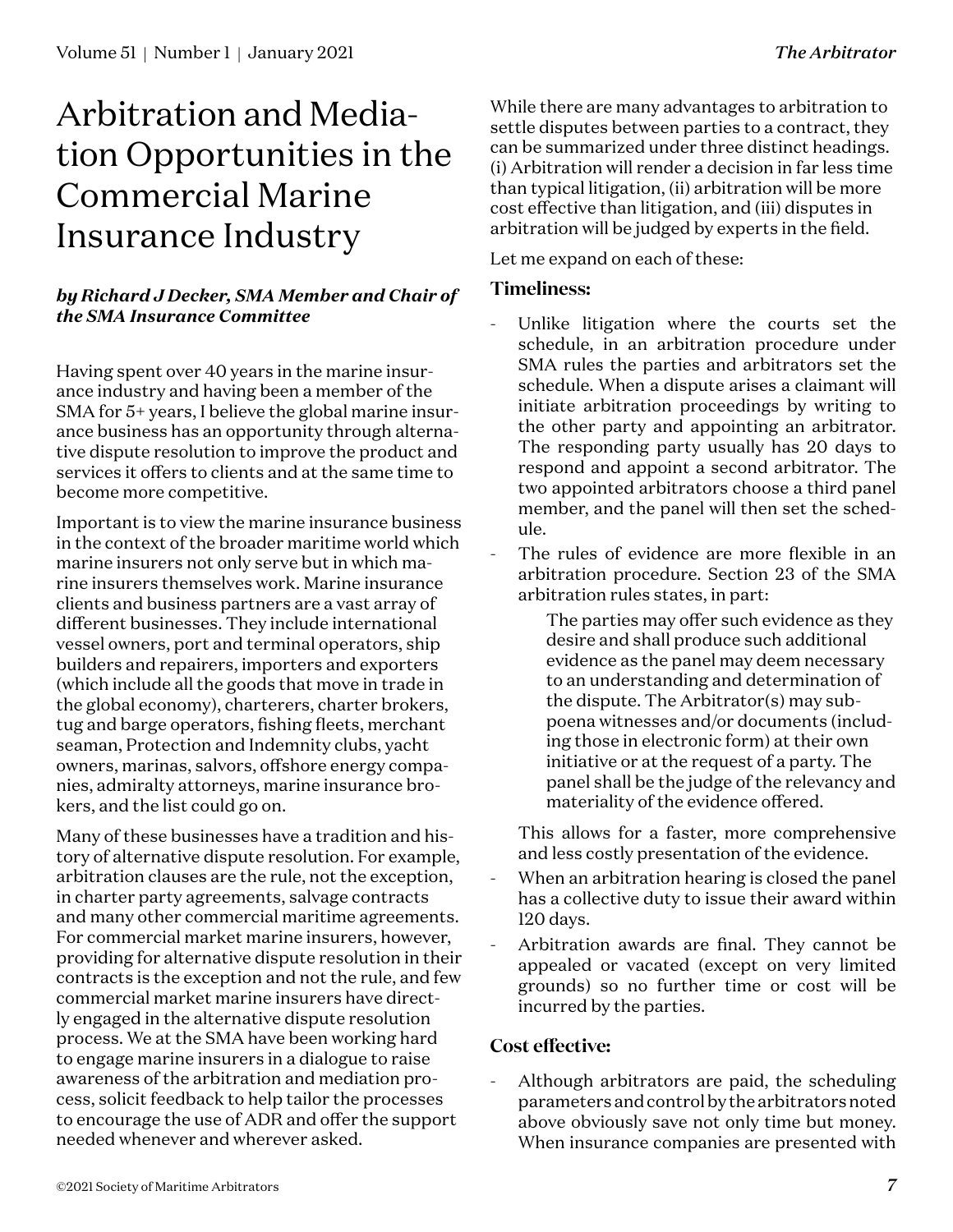a claim they have an obligation to reserve the loss on their books and include it as part of their statutory results. These reserves will stay on the books until the claim is resolved and then adjusted for the actual payment. In litigation that can take years (versus months in arbitration). So, in arbitration the time is much shorter. Additionally, that a reserved loss appears on the insured's loss record as an outstanding claim, until resolved, introduces undesirable uncertainty for both the insurer and the insured.

- Insurance companies are always looking to reduce costs and become more competitive. Over the years many companies have reduced their claim staff and put an emphasis on closing claims as quickly as possible. Many have made the judgement that small claims are not worth the time or money to investigate and are simply paid with minimal information. SMA rules contain a "Shortened Arbitration Procedure" with the dispute decided by a sole arbitrator rather than a panel. The process is on documents alone and without a formal hearing. We believe insurers have disputes that could be more effectively handled as shortened arbitrations rather than simply being paid off quickly.
- Arbitrators also have the authority to award additional costs, as they deem appropriate, to fairly adjudicate the dispute. These can include attorney fees or interest.
- And, as noted above, arbitration awards are final and cannot be appealed or vacated (except on very limited grounds) so no further time or cost will be incurred by the parties.

## **Expertise:**

First and foremost, the arbitrators are chosen by the parties in dispute. In the most common situation (a three person panel arbitration) each party chooses one arbitrator and those two select and agree on the third arbitrator who acts as chair of the panel. Over the last several years the SMA has attracted and trained members with specific expertise in the marine insurance business. The SMA has a dedicated insurance committee, which I have the honor to chair, to focus the SMA on bringing the benefits of ADR to the commercial marine insurance business. I would encourage you to visit the SMA website, [www.smany.org](http://www.smany.org), to review the entire membership's skills and in particular the members of the insurance committee to validate my point.

As we are all challenged in 2020 with restrictions resulting from the Covid – 19 pandemic, important to note is that the SMA membership is available, authorized, and equipped to hold "virtual" hearings. This capability further reinforces the SMA's ability to provide timely and cost-effective services in dispute resolution.

Although arbitration has not been used on a regular basis in the marine insurance business to settle disputes, there has been a noticeable increase in the use of mediation in maritime disputes heard by courts. My former colleagues in the business attribute this increase to the increasing backlogs in the court system. As parties in dispute file lawsuits to adjudicate their differences, the courts are suggesting, and in some instances requiring, the parties to mediate their dispute already in litigation. We at SMA recognized this trend and for the last few years have been preparing to become leaders for maritime mediation services as well as arbitration. I encourage you to visit the SMA web site to review the SMA's dedicated section on mediation. Many SMA members have mediation experience and many have been formally trained to conduct mediations. The individual biography of each member on the web site will indicate if they have been so trained.

Having a maritime mediation conducted using SMA members brings the same benefits of timeliness, cost and expertise we outlined above for the arbitration process.

Over the last few years, under the chairmanship of Michael Northmore, the insurance committee has spent countless hours talking to underwriting management, claim management, recovery management, insurance brokers, reinsurers, admiralty attorneys and insureds to understand why the commercial marine insurance market does not employ arbitration in contract disputes on a regular basis. There was so little negative reaction that we concluded that a lack of familiarity with or tradition of arbitration in the commercial marine insurance business is the main issue. Still, specific concerns were expressed which included:

- Limited grounds to appeal decisions.
- Brokers viewing the resolution of disputes as one of their primary functions.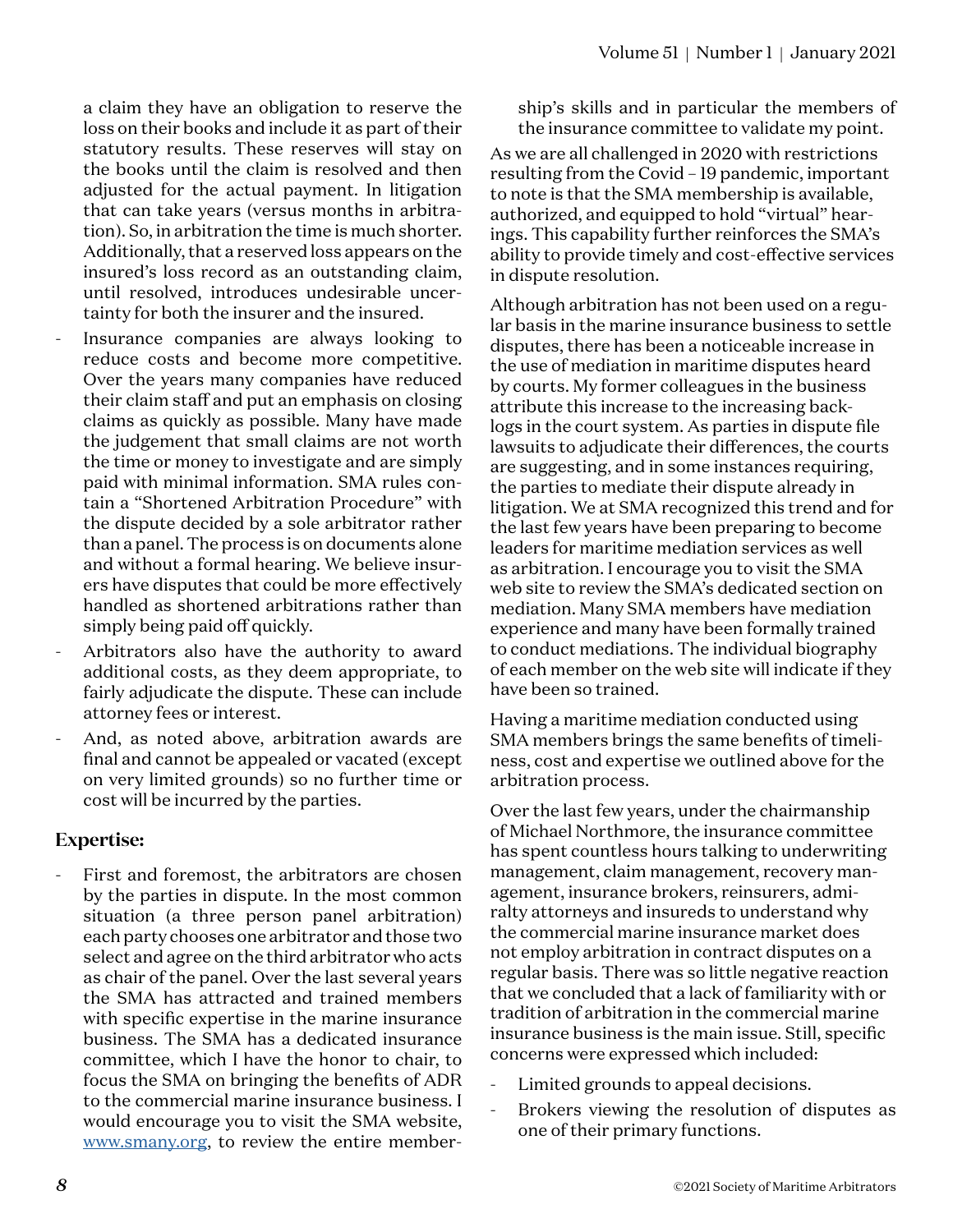In response, the SMA has drafted a model clause to be added to marine insurance contracts which makes the arbitration a *voluntary* option rather than a mandatory requirement. Its voluntary nature allows the parties to fashion, or tailor, the arbitration procedure/scope to their liking, and this directly responds to the specific concerns identified (above). The clause:

## Alternative Dispute Resolution – Mediation / Arbitration Clause:

The parties to this insurance contract may agree to seek an amicable settlement of any dispute arising under this contract by mediation under the Mediation Rules of the Society of Marine arbitrators, Inc. (SMA) of New York [\(www.smany.org](http://www.smany.org)) then in force.

If the parties do not agree to mediate or if a mediation does not result in a settlement, then the parties may agree to refer the dispute to arbitration before three commercial arbitrators under the Arbitration Rules of the SMA then in force ("SMA Arbitration Rules"), one to be appointed by each of the parties and the third by the two so chosen, and their decision or that of any two of them shall be final and binding. Alternatively, the parties may refer the dispute to one commercial arbitrator under the SMA rules for Shortened Arbitration Procedure then in force ("SMA Shortened Rules") whose decision shall be final and binding.

The United States District Court for the Southern District of New York may enter a judgment upon any such award made pursuant to the SMA Rules or the SMA Shortened Rules. The governing law provision in the policy shall apply irrespective of the dispute resolution alternative applicable / chosen above.

We believe the arbitration process for dispute resolution is beneficial to all parties. Having the wording in the contract will alert the disputing parties to the option of arbitration or mediation. Over time, the success or failure of the process and its continuing application in the marine insurance business will depend on the experience of all parties.

Important to note is that the marine insurance business already is involved in arbitration to solve disputes in several areas. Some examples follow.

Cargo underwriters who insure cargo moving under charter parties and pay their insured for a cargo loss are subrogated to the cargo's claim against vessel owners (provided the circumstances of the loss warrant making a claim); having assumed the rights of cargo against the vessel owner and because charter party agreements include mandatory arbitration provisions, the cargo underwriters then make their subrogated claim in arbitration. Also, becoming more common is for yacht policies to include mandatory arbitration. Several underwriters have already included the clauses, others are considering it, and the admiralty law community is encouraging it. Finally, most salvage contracts include mandatory arbitration clauses. If underwriters incur salvage claims and a dispute occurs then they will be required to employ arbitration.

The SMA believes real opportunity exists for the Marine Insurance community to improve both their products and their services through mediation and arbitration. We would welcome the opportunity to hear feedback from those in the marine insurance and maritime law communities to help the SMA further refine its offering to the commercial marine market. We encourage you to visit the SMA web site at [www.smany.org](http://www.smany.org) to help you further understand our mission and membership.

## Notes of Decisions from Across the Pond<sup>1</sup>

## *by Anestis Dimitriadis, Claims Executive, The Standard Club, Piraeus; and Christina Adamopoulou, Claims Assistant, The Standard Club, London*

## **1. Enka Insaat Ve Sanayi A.S. v OOO Insurance Company Chubb [2020] UKSC 38**

The Supreme Court handed down judgment in *Enka Insaat Ve Sanayi A.S. v OOO Insurance Company Chubb* [2020] UKSC 38, unanimously confirming the Court of Appeal's decision to grant injunctive relief restraining proceedings in Russia in apparent breach of the parties' agreement to arbitrate their disputes in London.

The primary issue was the law applicable to an arbitration agreement absent an express choice.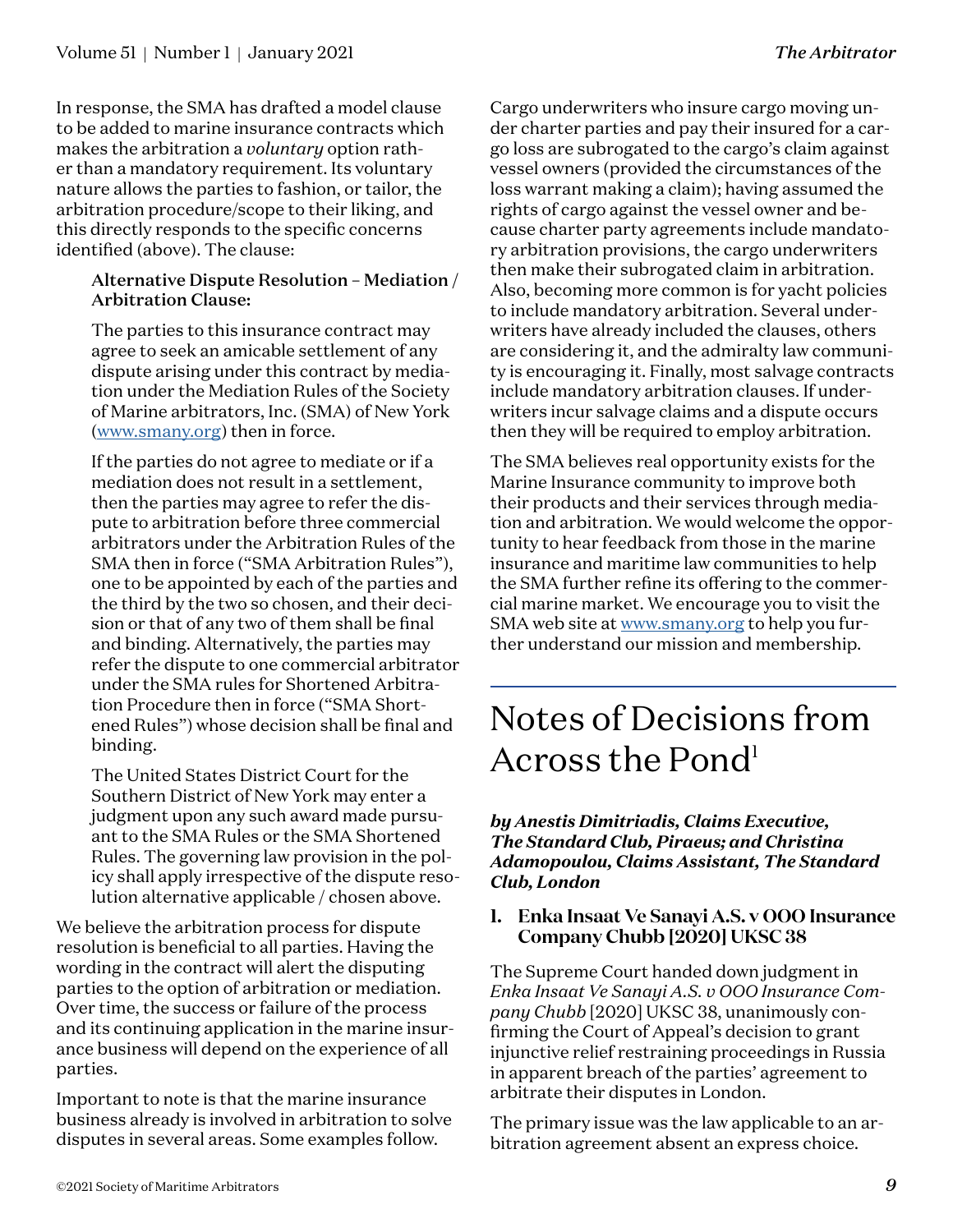At first instance, the High Court concluded that there was no need to determine the law applicable to the arbitration agreement, refusing to issue the anti-suit injunction sought by the claimant, Enka, on the basis of *forum non conveniens* ([2019] EWHC 3568 (Comm)).

The Court of Appeal reversed that decision, issuing the injunction on the basis of the arbitration "seat" or "place" approach. It considered that the parties' choice of an English seat meant that they had impliedly chosen English law as the law that governed the arbitration agreement. This, the Court of Appeal determined, might even be the outcome based on a proper construction of the contract as a whole, where the parties had included an express choice of law provision in their agreement.

Chubb appealed to the Supreme Court, arguing that the parties had chosen Russian law to govern their contract and, consequently, the arbitration agreement; and that, as a result, the Russian courts should decide whether the Russian proceedings which Enka sought to restrain were in breach of the arbitration agreement.

The Supreme Court disagreed and, on majority, adopted the "seat" approach. The court concluded that the choice of seat represented the choice of a system of law by the parties that they considered to be most closely connected with the arbitration agreement, which was agreed to be seated in London. The court considered that this approach is also in line with international law and legislative policy and cited specifically Article V(1)(a) of the New York Convention, which refers amongst other things to proof that an arbitration agreement is not valid "under the law of the country where the award was made" as a ground to refuse recognition or enforcement of an arbitral award.

Adopting the "seat" approach was considered as providing legal certainty. A general rule of English law as to the law governing arbitration agreements was important as it would "enable the parties to predict easily and with little room for argument which law the court will apply by default."

The minority of the Supreme Court came to the same conclusion, but following a different approach, the "main contract" approach. While there was no express provision in the contract referring to the governing law, Lord Burrows and Lord Sales representing the minority, vocally expressed the

view that the implied choice of law of the main contract should not be overlooked in favour of the choice of a place of arbitration. An analogy was made with an exclusive jurisdiction clause: "It would be surprising if, at least normally, the proper law of the jurisdiction clause is anything other than the same as the proper law of the main contract." The same, said the minority, should apply to arbitration agreements.

*Editors' Note: Under US law and practice, the result would likely be the same where the parties choose New York arbitration but do not expressly choose a particular law. E.g., The Oak Pearl, SMA 2338 (1986) (Mordhorst, Berg, Nelson) ("The presence of a New York arbitration clause in a charter party unquestionably permits the arbitrators to apply New York law, in the absence of express provisions to the contrary.").*

## **2. Nautica Marine Limited -v- Trafigura Trading LLC [2020] EWHC 1986 (Comm)**

The court considered whether a contract is formed when it is "subject to a supplier's approval."

The claimant owner, Nautica, of the vessel *Leonidas* and the defendant, Trafigura, had between 8 and 13 January 2016 conducted negotiations for a voyage charter for the purpose of the carriage of crude oil from the Caribbean to the Far East. These negotiations were initially subject to charterers' "Stem/ Suppliers'/ Receivers'/ Management Approval," all of which were subsequently lifted, except for the "Suppliers' Approval Subject." The dispute concerned whether the charterparty had been concluded as a result of those negotiations. Important is to note that Trafigura offered, and Nautica agreed, to lift all of the subjects with the exception of the suppliers' approval subject, in return for a reduction of the demurrage rate and an extension of the deadline for lifting that 'subject' to 17:00 HT that day. Owners argued that this agreement led to the conclusion of the contract and that the Suppliers' Approval Subject was a typical approval, which depended on a third party and which the charterers should have taken reasonable steps to obtain.

The central issue was whether the Suppliers' Approval Subject was (1) a "pre-condition" to contract (which had the effect of preventing a contract coming into existence altogether), or (2) a "performance condition" (a condition which does not prevent a binding contract coming into existence,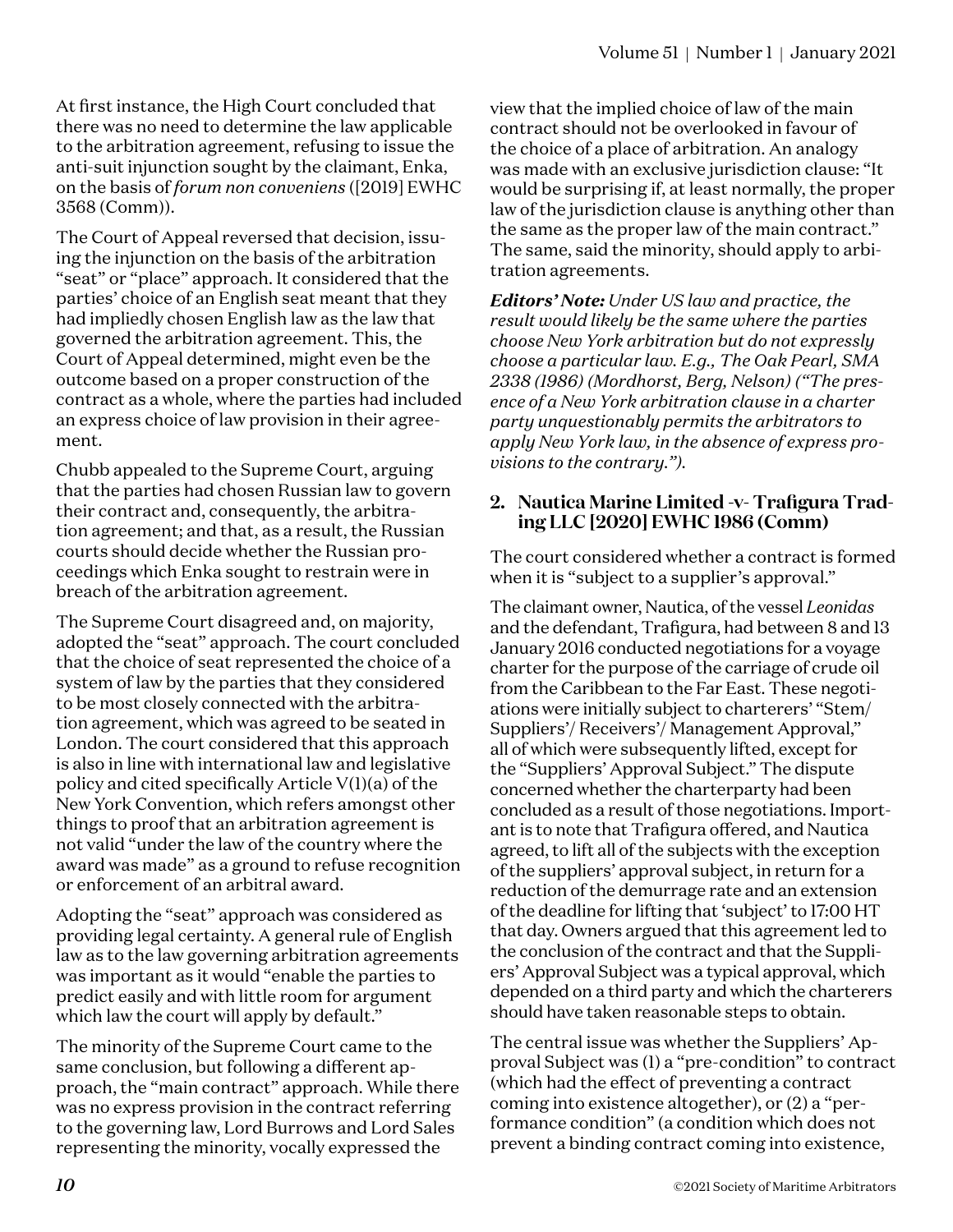but which if not satisfied means that performance does not have to be rendered)?

The judge held that the Suppliers' Approval Subject was a pre-condition to a contract, and the defendant charterers were not required to take reasonable steps to obtain its suppliers' approval. No binding contract was concluded, and the owners were not entitled to damages. In reaching this decision the judge relied on the following points:

- 1. A 'subject' was more likely to be classified as a pre-condition rather than a performance condition if the fulfilment of the subject involved the exercise of a personal or commercial judgment by one of the putative contracting parties. In the particular case, fulfilling the Suppliers' Approval Subject involved commercial choices as to who the relevant suppliers would be, and which terminals, and berths/tanks within terminals, from which cargo would be loaded.
- 2. Where a 'subject' was only resolved by one or both of the parties removing or lifting the subject, rather than occurring automatically on the occurrence of some external event such as the granting of a permission or licence, the 'subject' was likely to be a pre-condition rather than a performance condition.
- 3. The placement of the Suppliers' Approval Subject between pre-conditions (stem, receivers', and management approvals) suggested that it was also a pre-condition. Based on previous authority, stem and management approval subjects were held to be pre-conditions.
- 4. There was considerable uncertainty as to the exact meaning of the term which made it less likely that the subject was intended to create a contractual obligation of some kind.
- 5. It should not lightly be inferred that a pre-condition had been converted into a performance condition through subsequent negotiations.
- 6. No contract had been concluded and on the proper construction of the Suppliers' Approval Subject, there was no realistic chance of approval being forthcoming by

17.00 Houston time on 13 January 2016, even if the defendant had taken reasonable steps to obtain that approval.

Had the Suppliers' Approval Subject been a performance condition, the judge considered that Trafigura would have been under an implied obligation to take reasonable steps to obtain that approval and had failed to do so. The judge addressed, obiter, the assessment of damages in the context of a performance condition.

*Editors' Note: One US court reached the same result on similar facts, Phoenix Bulk Carriers v. Oldendorff Carriers Gmbh & Co., 2002 U.S. Dist. LEXIS 21421, 2003 AMC 51 (S.D.N.Y. 2002) (because supplier never provided its approval by the extended deadline "the 'subject' was never lifted and therefore parties never formed a binding contract.").*

1 The editors have added a US law note after the summary of the two cases in the hope that the summaries and the US law notes will create discussion in our readership and perhaps even a longer article on either topic.

## Rajnikant Daulatrao Jadhav

## January 26, 1949 - September 4, 2020

President Hawkins noted in his report that SMA member, and co-editor of *The Arbitrator,* Captain Rajnikant (Raj) Jadhav passed away. Raj died on September 4th after a brief and brave battle with a rare cancer.

Born in India, Raj received a First Class Certificate/ Diploma from Indian Mercantile Marine Training Ship "Dufferin" at the age of nineteen and then went to sea, sailing on tankers, bulk carriers, passenger ships and multipurpose vessels for over fifteen years with three years in command holding a Master Mariner (F.G.) Certificate /Unlimited License from the U.K. Board of Trade which he earned after receiving a B.S. degree from the Hull Nautical College/Humberside University, Yorkshire, England. Raj then, in succession, earned an M.Sc. degree from the State University of New York Maritime College, and, in 1989, a J.D. from Fordham University School of Law. He practiced maritime law with the firm of Chalos, English & Brown.